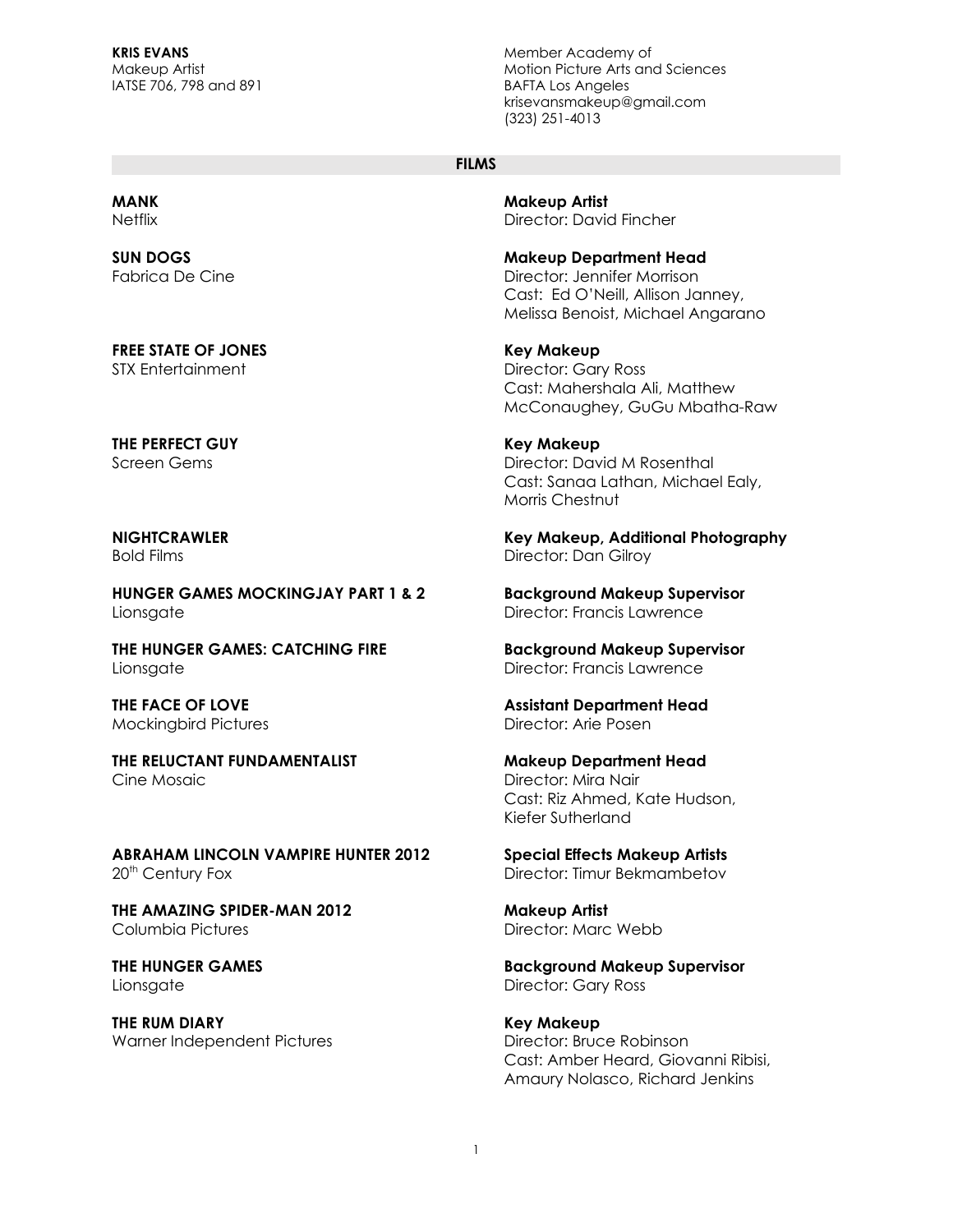**KRIS EVANS** Member Academy of Makeup Artist Motion Picture Arts and Sciences krisevansmakeup@gmail.com (323) 251-4013

#### **FILMS (cont)**

## **AT WORLD'S END** Director: Gore Verbinski

**DEAD MAN'S CHEST** Director: Gore Verbinski

#### **X-MEN 3: THE LAST STAND Makeup Department Head** 20th Century Fox **Director: Brett Ratner**

DreamWorks SKG Director: Vadim Perelman

# **THE CURSE OF THE BLACK PEARL** Director: Gore Verbinski

**SEX AND THE CITY Makeup Department Head – Los Angeles** New Line Cinema **Director: Michael Patrick King** 

### **PIRATES OF THE CARIBBEAN: Makeup Artist and Special Makeup Effects**

Buena Vista Pictures Cast: Johnny Depp, Geoffrey Rush, Orlando Bloom, Keira Knightley, John Davenport, Naomi Harris

**PIRATES OF THE CARIBBEAN: Makeup Artist and Special Makeup Effects** Buena Vista Pictures **Cast: Johnny Depp, Geoffrey Rush,** Orlando Bloom, Keira Knightley, John Davenport, Naomi Harris

Cast: Hugh Jackman, Patrick Stewart, Famke Janssen, Sir Ian McKellen, Halle Berry *Hollywood Film Festival Award for Best Makeup of the Year*

#### **SPANGLISH Makeup Co-Department Head**

Columbia Pictures **Director: James L. Brooks** Cast: Adam Sandler, Tea Leoni, Paz Vega

### **NATIONAL TREASURE Makeup Department Head**

Walt Disney Pictures **Director: Jon Turteltaub** Cast: Nicolas Cage, Harvey Keitel, Diane Kruger, Jon Voight

**HOUSE OF SAND AND FOG Personal Makeup Artist to Ben Kingsley**

**PIRATES OF THE CARIBBEAN: Makeup Artist and Special Makeup Effects**

Buena Vista Pictures Cast: Johnny Depp, Orlando Bloom, Keira Knightley, Geoffrey Rush, Jack Davenport, Naomi Harris

### **BAD COMPANY Makeup Department Head**

Touchstone Pictures Director: Joel Schumacher Cast: Anthony Hopkins, Garcelle Beauvais, Kerry Washington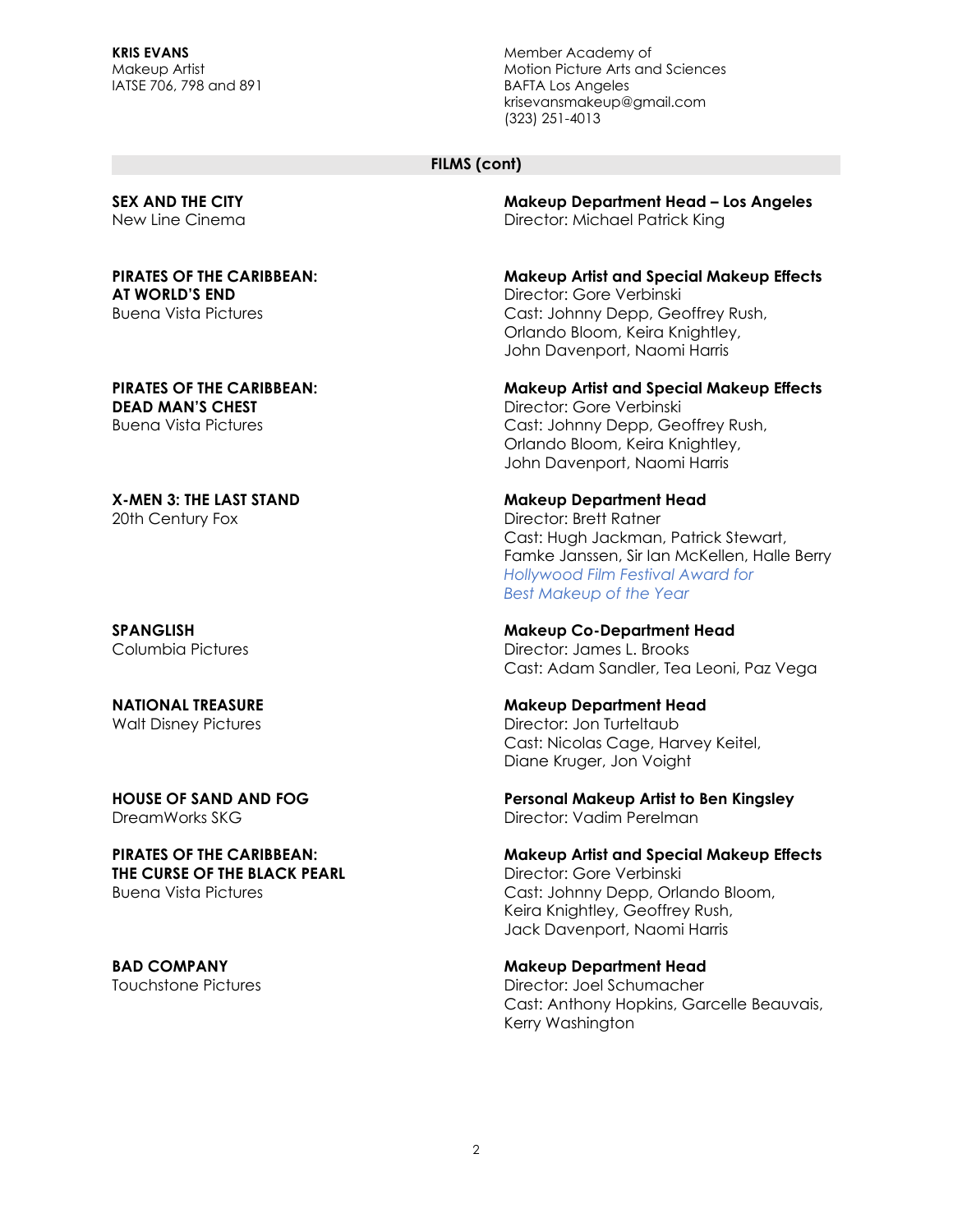**KRIS EVANS** Member Academy of IATSE 706, 798 and 891 BAFTA Los Angeles

Makeup Artist Motion Picture Arts and Sciences krisevansmakeup@gmail.com (323) 251-4013

#### **FILMS (cont)**

20th Century Fox Director: Steve Carr

**DUDE, WHERE'S MY CAR? Makeup Department Head** 20th Century Fox **Director: Danny Leiner** Director: Danny Leiner

Universal Pictures **Director: Sam Raimi** 

**THE POSTMAN Key Makeup**

**DR. DOOLITTLE II Makeup Department Head**

Cast: Eddie Murphy, Kristen Wilson, Kevin Pollack

Cast: Ashton Kutcher, Jennifer Garner

**COYOTE UGLY Makeup Department Head** Jerry Bruckheimer Films Director: David McNally Cast: Piper Perabo, John Goodman, Maria Bello, LeAnn Rimes, Adam Garcia, Bridget Moynahan

**DRIVE ME CRAZY Makeup Department Head** 20th Century Fox **Director: John Schultz** Cast: Melissa Joan Hart, Adrian Grenier, Mark Webber, Ali Larter

**FOR LOVE OF THE GAME Makeup Department Head** Cast: John C. Riley, Kevin Costner, Kelly Preston

**RED DRAGON Assistant Tattoo Artist** MGM/Universal Director: Brett Ratner

Warner Bros. **Director: Kevin Costner** Cast: Kevin Costner, Olivia Williams, Will Patton

**CON AIR Makeup Department Head** Touchstone Pictures Director: Simon West Cast: John Malkovich, John Cusack, Ving Rhames, Steve Buscemi, Dave Chapelle, Nicholas Cage

**POWDER Makeup Department Head** Buena Vista Pictures and Director: Victor Salva Cast: Mary Steenburgen, Jeff Goldblum, Lance Henriksen

**FLIPPER Makeup Department Head** Universal Pictures **Director: Alan Shapiro** Cast: Elijah Wood, Paul Hogan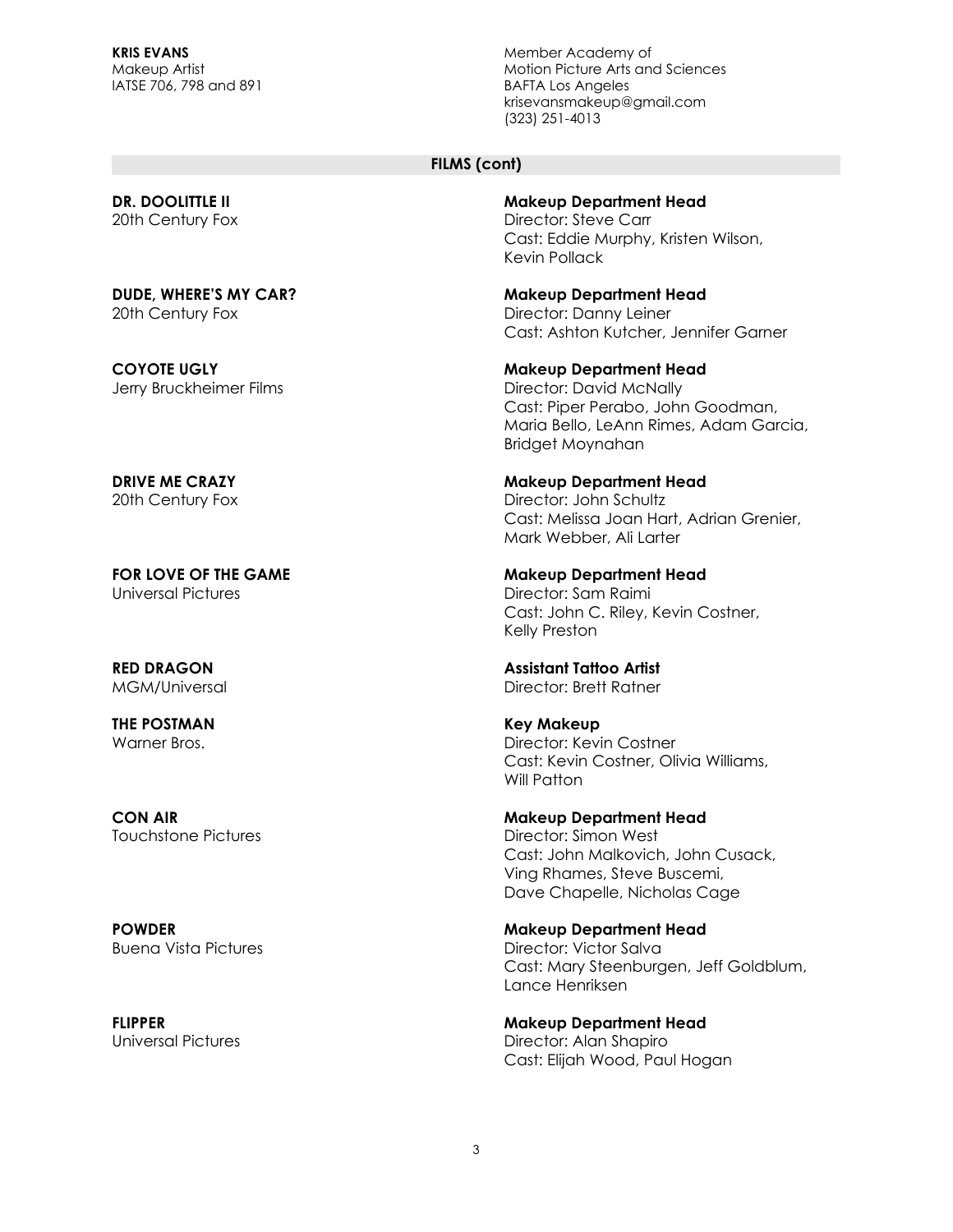**KRIS EVANS** Member Academy of Makeup Artist Motion Picture Arts and Sciences krisevansmakeup@gmail.com (323) 251-4013

#### **TELEVISION**

**BIG SKY SEASON 2 Makeup Department Head** 20th Television **Executive Producer: David E. Kelley** Executive Producer: Elwood Reid Cast: Katheryn Winnick, Kylie Burbury, John Carroll Lynch, Dedee Pfeiffer

**GENERATION SEASON 1 Makeup Department Head** HBO Max Director/Producer: Daniel Barnz Producer: Ben Barnz Cast: Martha Plimpton, Justice Smith, Chase Sui Wonders, Chloe East, Nathanya Alexander

ABC Cast: Lana Parilla, Ginnifer Goodwin, Jennifer Morrison, Josh Dallas, Colin O'Donoghue, Robert Carlyle

NBC Director: Jennifer Morrison Cast: Annalisa Cochrane, Chibuikem Uche, Marianly Tejada, Nate Macauley

## Cast: Jonathan Pryce, Judd Hirsch, Nikolaj Coster-Waldau, Lola Kirke

Amazon Cast: Giovanni Ribisi, Margo Martindale, Marin Ireland

**FUTURE MAN Makeup Artist** Hulu Cast: Josh Hutcherson, Eliza Coupe, Derek Wilson

**THE BRIDGE Makeup Department Head** FX Productions **Cast: Diane Kruger, Demian Birchir,** Ted Levine, Matthew Lillard

**THE FOSTERS SEASON 1 Makeup Department Head** Blazing Elm Entertainment Cast: Teri Polo, Sherri Saum, Danny Nucci, Maia Mitchell

**ONCE UPON A TIME SEASON 5-7 Makeup Department Head**

**ONE OF US IS LYING (Pilot) Makeup Department Head**

**GONE HOLLYWOOD (Pilot) Makeup Department Head** F/X Director: Ted Griffin

**SNEAKY PETE SEASON 3 Key Makeup**

**GAMES OF THE WINTER AND SUMMER OLYMPIAD Personal Makeup Artist to Bob Costas (2002, 2004, 2006, 2008, 2010, 2012, 2014, 2016)** NBC